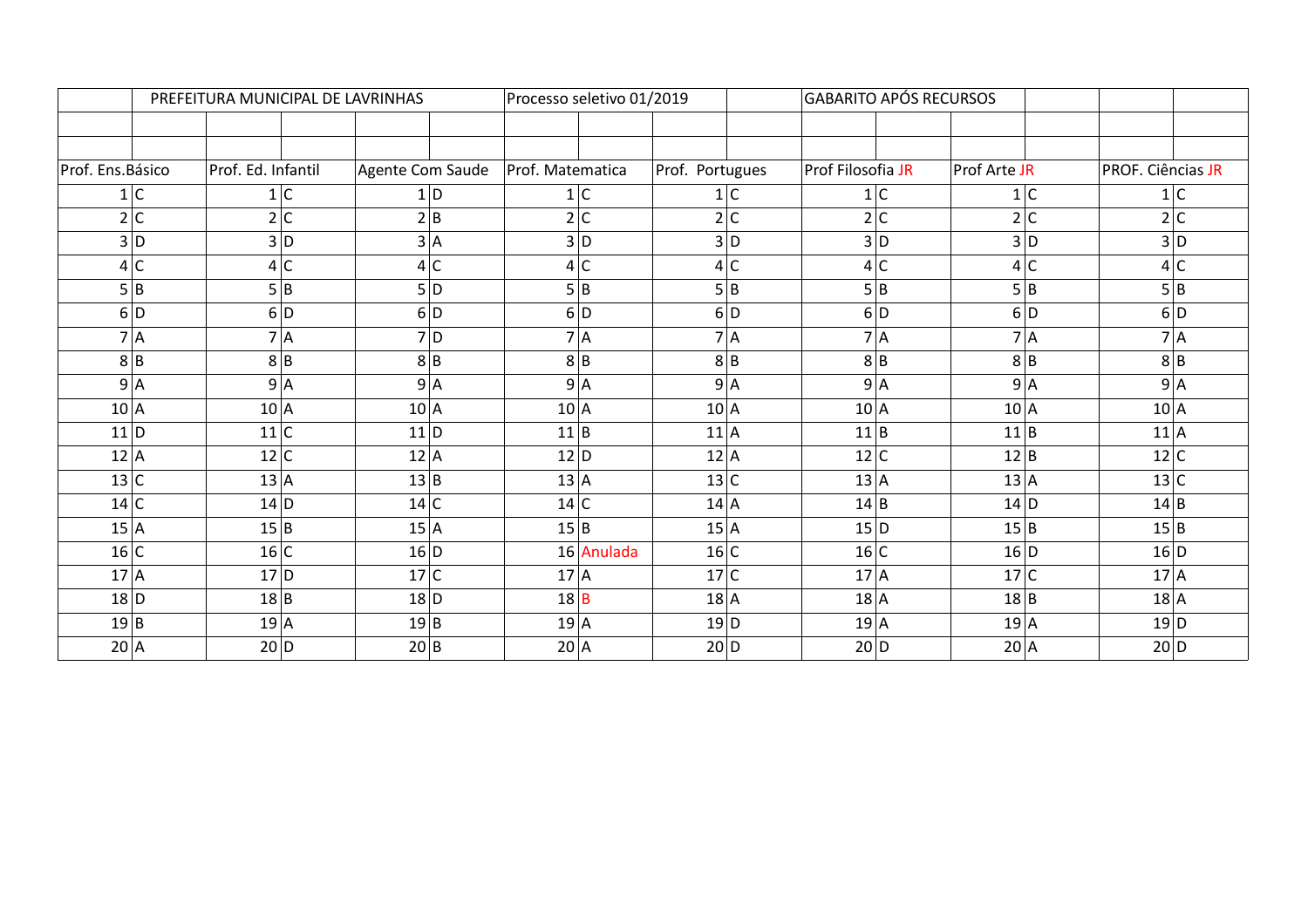|                   |        |                   |     | PREFEITURA MUNICIPAL DE LAVRINHAS | Processo seletivo 01/2019 |                       |            | <b>GABARITO APÓS RECURSOS</b>        |                |                     |
|-------------------|--------|-------------------|-----|-----------------------------------|---------------------------|-----------------------|------------|--------------------------------------|----------------|---------------------|
|                   |        |                   |     |                                   |                           |                       |            |                                      |                |                     |
| Prof. História JR |        | Prof Geografia JR |     | Prof.Filosofia JB                 | Prof Ed. Fisica           | <b>Monitor Transp</b> |            | Técnico de Enfermag Prof Historia JB |                | Prof de Ciências JB |
|                   | 1 C    |                   | 1 C | 1 D                               | 1 D                       |                       | 1 C        | 1 D                                  | 1 <sub>b</sub> | 1 <sub>D</sub>      |
|                   | 2 C    |                   | 2 C | 2 D                               | 2 D                       |                       | 2 A        | 2 D                                  | 2D             | $2$ D               |
|                   | 3 D    |                   | 3 D | 3 B                               | 3 B                       |                       | 3 D        | 3 B                                  | 3 B            | 3B                  |
|                   | 4 C    |                   | 4C  | 4A                                | 4A                        |                       | 4 B        | 4 A                                  | 4 A            | 4 A                 |
|                   | 5 B    |                   | 5B  | 5 C                               | 5 C                       |                       | 5 B        | 5 C                                  | 5 C            | 5 C                 |
|                   | 6 D    |                   | 6 D | 6 D                               | 6 D                       |                       | 6 A        | 6 D                                  | 6 D            | 6 D                 |
|                   | 7 A    |                   | 7 A | 7 C                               | 7 C                       |                       | $7$ D      | 7 C                                  | 7 <sup>c</sup> | 7 C                 |
|                   | 8 B    |                   | 8 B | 8 B                               | 8 B                       |                       | 8C         | 8 B                                  | 8 B            | 8 B                 |
|                   | 9 A    |                   | 9 A | 9A                                | 9 A                       |                       | 9 A        | 9 A                                  | 9 A            | 9 A                 |
| $10 \, \text{A}$  |        | 10 A              |     | 10 B                              | 10 B                      | 10 A                  |            | 10 B                                 | 10 B           | 10 B                |
| $11$ A            |        | 11 B              |     | $11$ D                            | $11$ A                    | $11$ B                |            | $11$ A                               | 11A            | $11$ B              |
| 12 D              |        | $12$ A            |     | 12 C                              | 12 C                      | $12$ A                |            | 12 D                                 | 12 B           | $12$ B              |
| 13B               |        | 16 C              |     | 13 A                              | 13 B                      |                       | 13 Anulada | 13 B                                 | 13 C           | 13 D                |
| 14 B              |        | 14 D              |     | 14 C                              | 14 D                      | 14 C                  |            | 14 D                                 | 14 c           | 14 C                |
| 15A               |        | 15 D              |     | 15 B                              | 15 A                      | 15 A                  |            | 15 B                                 | 15 B           | 15C                 |
| 16 D              |        | 16 C              |     | 16A                               | 16 C                      | 16 C                  |            | 16 A                                 | 16 C           | $16$ <sub>B</sub>   |
| 17C               |        | 17C               |     | 17B                               | 17 B                      | 17C                   |            | $17$ D                               | 17 B           | $17$ D              |
|                   | $18$ D | $18$ A            |     | $18$ A                            | 18 B                      | $18$ D                |            | 18C                                  | $18$ D         | 18 B                |
| 19 A              |        | 19 D              |     | 19 B                              | $19$ A                    | 19A                   |            | 19 A                                 | 19 B           | 19 A                |
| $20 \mid A$       |        | 20 C              |     | 20 D                              | 20 D                      | 20 D                  |            | 20 C                                 | 20 D           | 20 D                |
|                   |        |                   |     |                                   |                           |                       |            |                                      |                |                     |